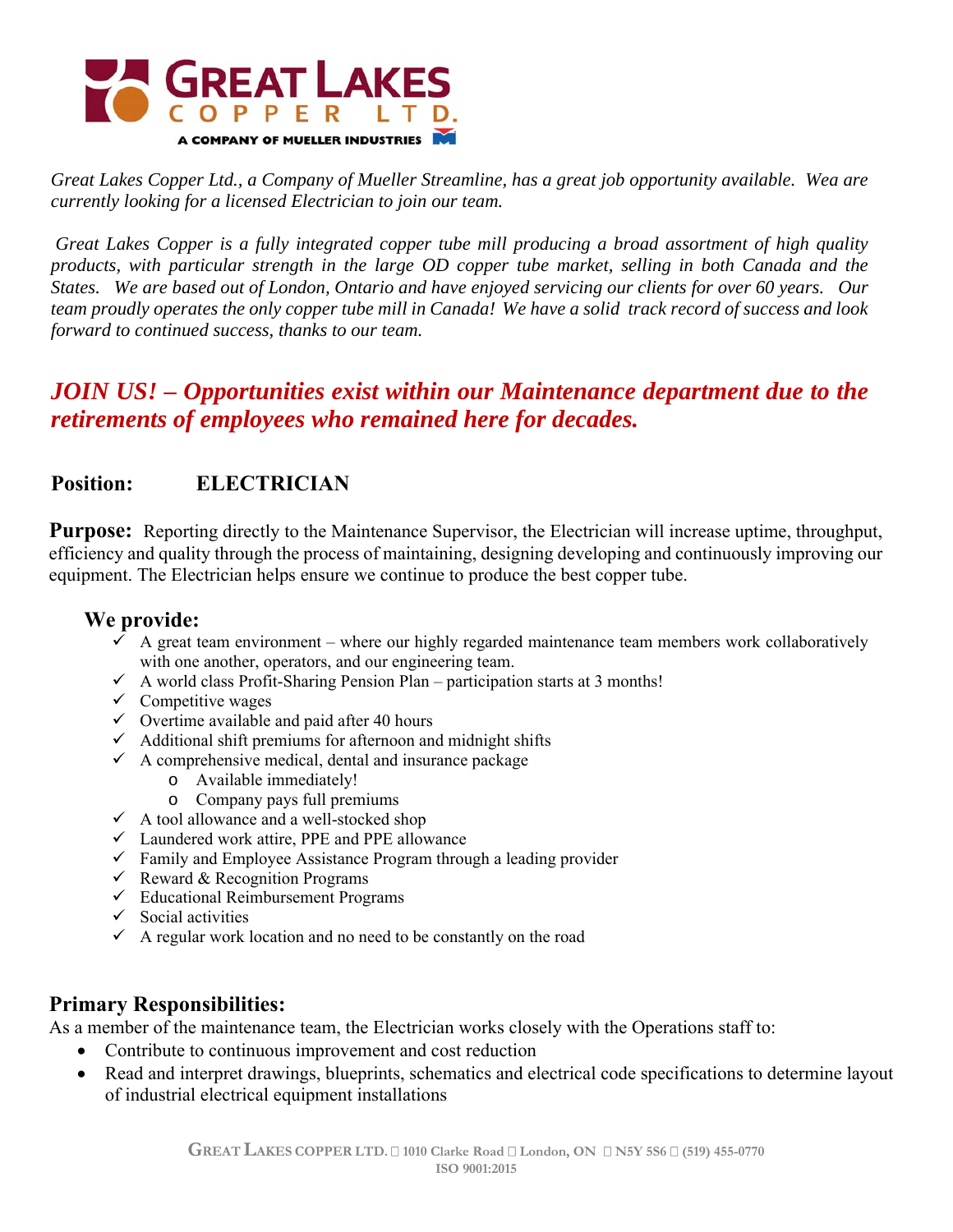

- Install, examine, replace or repair electrical wiring, receptacles, switch boxes, conduits, feeders, fiberoptic and coaxial cable assemblies, lighting fixtures and other electrical components
- Evaluate and improve our process for uptime and repeatability
- Evaluate downtime situations for root cause and identify potential risks to similar processes
- Complete preventative maintenance on equipment and keep maintenance records to identify weakness in design
- Assist in developing and/or updating preventive maintenance procedures
- Monitor and participate in ensuring all Key Performance Indicators (Safety, Quality and Productivity) are being achieved
- Communicate information throughout shift and during shift change
- Co-ordinate activities of apprentices, helpers and assigned contractors
- Support cross-functional repairs to equipment that includes Electrical, Mechanical, and Tooling provided it can be done safely
- Troubleshoot safety devices
- Troubleshoot equipment using software with encoder feedback
- Troubleshoot, maintain, and repair industrial, electrical and electronic control systems and other related devices
- Participate in new electrical and mechanical designs and ensure equipment build standards meet Great Lakes Copper's build specifications.
- Install, align, dismantle and move stationary industrial machinery and mechanical equipment
- Operate hoisting and lifting devices such as cranes, jacks and tractors to position machinery and parts during installation, set-up and repair of machinery
- Contribute to safety by following safe work practices, policies and procedures...
- Complete other duties as required to support the Mill.

#### **Requirements:**

- Minimum Grade 12 diploma or equivalent
- Electrical Certificate on Qualification (309A or 442A)
- Demonstrated technical expertise; a minimum of 2 years of experience as an Industrial Electrician
- Demonstrated organizational skills and mathematical ability
- Proven problem-solving ability
- Be familiar SLC500, PLC 5 Micro Logix's, Control Logix's, FT View, SE and ME, Power Flex VFD Drives, Process Control experience is an asset;
- Solid communication skills; demonstrated ability to asked relevant questions, and convey recommendations and/or concerns appropriately
- Ability to effectively listen and communicate.
- Strong team orientation and solution focused demeanor
- An understanding of new electrical standards involving Pre-Health and Safety reviews, safe distance calculations, and Safety Plc's
- Demonstrated ability to complete projects from user request to implementation.
- Strong commitment and work ethic.
- Ability to work well in a team environment as well as independently.